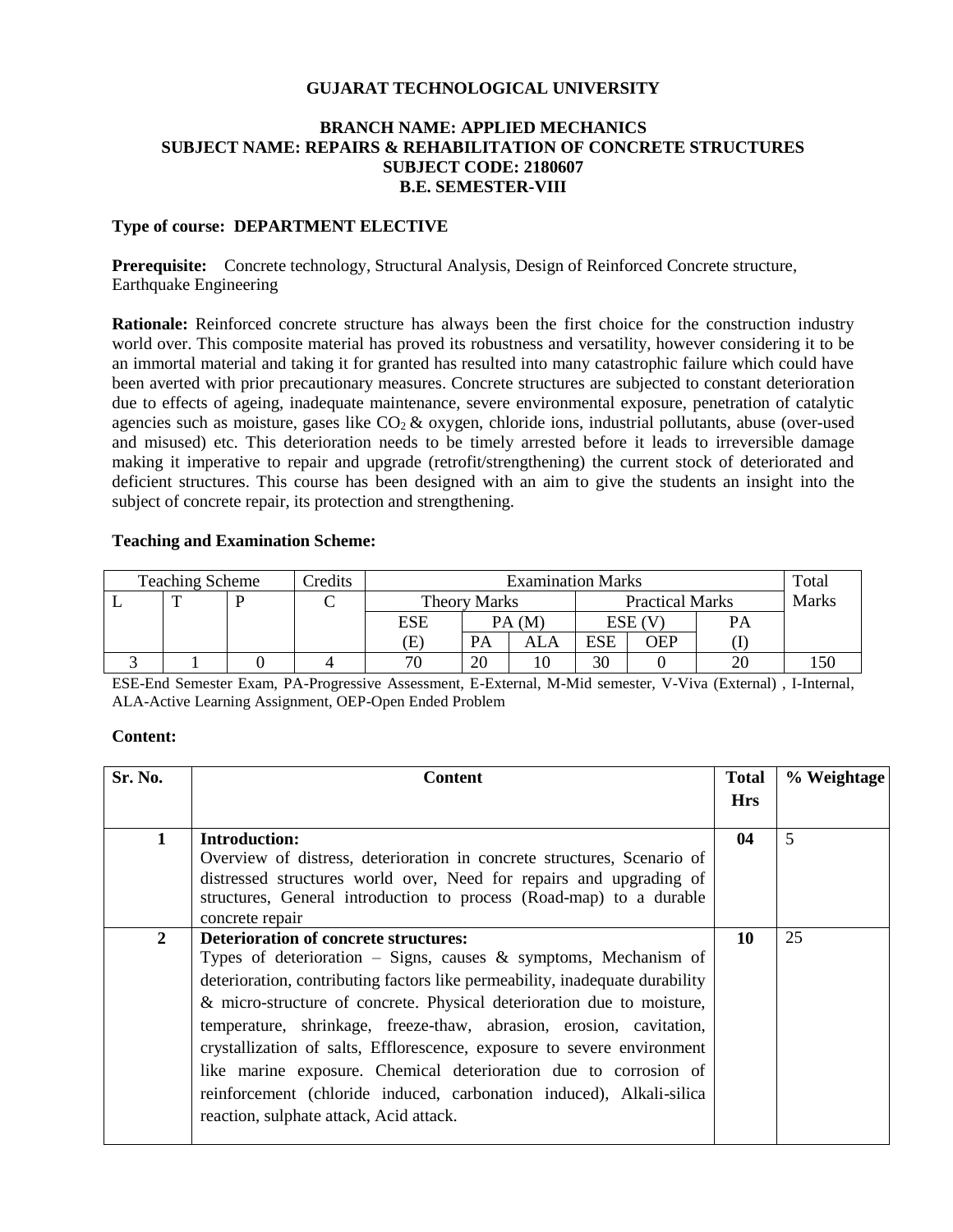|                         | Deterioration due to water leakage, fire – detection $\&$ mitigation of the                      |    |    |
|-------------------------|--------------------------------------------------------------------------------------------------|----|----|
|                         | same. Deterioration due to ageing, inadequate maintenance, Design &                              |    |    |
|                         | construction deficiencies, overloading etc.                                                      |    |    |
|                         |                                                                                                  |    |    |
|                         | Visual deterioration of structures- Types of cracks, causes &                                    |    |    |
|                         | characteristics of cracking in various structural components like beam,                          |    |    |
|                         | column, slab, masonry walls. Measurement of cracks, interpretation of                            |    |    |
|                         | the cause of particular type of crack.                                                           |    |    |
|                         |                                                                                                  |    |    |
| $\mathbf{3}$            | Conditional/damage assessment & Evaluation of structures:                                        | 10 | 25 |
|                         | <b>Structural assessment:</b>                                                                    |    |    |
|                         | Conditional evaluation / Structural Appraisal of the structure -                                 |    |    |
|                         | Importance, objective & stages, Conditional/damage assessment                                    |    |    |
|                         | procedure, Preliminary & Detailed investigation - Scope, Objectives,                             |    |    |
|                         | Methodology & Rapid visual inspection of structures                                              |    |    |
|                         | Damage Assessment allied Tests (Destructive, Semi-destructive, Non-                              |    |    |
|                         | destructive):                                                                                    |    |    |
|                         | Field $\&$ laboratory testing procedures for evaluating the structure for                        |    |    |
|                         | strength, corrosion activity, performance $\&$ integrity, durability.                            |    |    |
|                         | Interpretation of the findings of the tests.                                                     |    |    |
| $\overline{\mathbf{4}}$ | Repairs, rehabilitation & Retrofitting of concrete structures:                                   | 12 | 25 |
|                         | Repair materials - Criteria for durable concrete repair, Methodology,                            |    |    |
|                         | performance requirements, repair options, selection of repair materials,                         |    |    |
|                         | Preparatory stage of repairs, Different types of repair materials $\&$ their                     |    |    |
|                         | application, types of repair techniques.                                                         |    |    |
|                         | Retrofitting/Strengthening: Need for retrofitting, Design philosophy of                          |    |    |
|                         | strengthening structures, Techniques available for strengthening                                 |    |    |
|                         | including conventional and advanced techniques.                                                  |    |    |
|                         | Seismic retrofit of concrete structures :Deficiencies in structure                               |    |    |
|                         | requiring seismic retrofit, Design philosophy, Techniques to enhance the                         |    |    |
|                         | seismic resistance of structures, advanced techniques for making seismic                         |    |    |
|                         | resistant structures                                                                             |    |    |
| 5                       | <b>Allied topics:</b>                                                                            | 06 | 15 |
|                         | <b>Protection &amp; maintenance of structures - Importance of protection <math>\&amp;</math></b> |    |    |
|                         | maintenance, Categories of maintenance, Building maintenance.                                    |    |    |
|                         | Corrosion mitigation techniques to protect the structure from corrosion.                         |    |    |
|                         | Long term health monitoring / Structural health monitoring (SHM)-                                |    |    |
|                         | Definition and motivation for SHM, Basic components of SHM and its                               |    |    |
|                         | working mechanism, SHM as a tool for proactive maintenance of                                    |    |    |
|                         |                                                                                                  |    |    |
|                         | structures.                                                                                      |    |    |

# **Suggested Specification table with Marks (Theory):**

| <b>Distribution of Theory Marks</b> |       |         |         |         |         |  |  |
|-------------------------------------|-------|---------|---------|---------|---------|--|--|
| R Level                             | Level | A Level | N Level | E Level | C Level |  |  |
| 20                                  | 30    | 30      | 10      | 10      |         |  |  |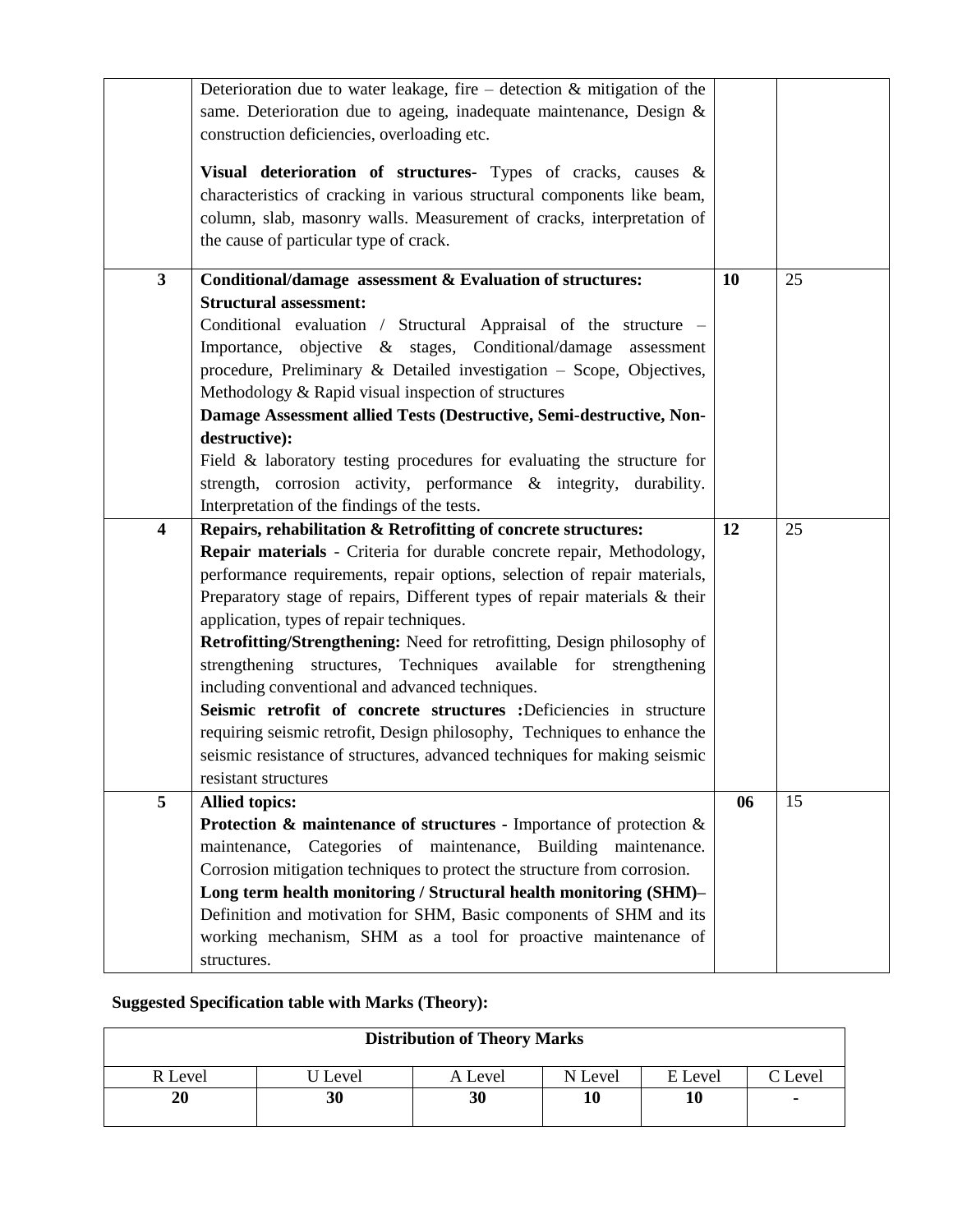#### **Legends: R: Remembrance; U: Understanding; A: Application, N: Analyze and E: Evaluate C: Create and above Levels (Revised Bloom's Taxonomy)**

Note: This specification table shall be treated as a general guideline for students and teachers. The actual distribution of marks in the question paper may vary slightly from above table.

### **Reference Books:**

1. Concrete microstructure, Properties and materials – P Kumar Mehta and Paulo J.M.Monterio

2. Handbook on Repairs and Rehabilitation of RCC buildings – CPWD, Government of India.

3. Concrete technology – A.R.Shanthakumar, Oxford University Press, India

- 4. Concrete Technology by M.L.Gambhir, Tata McGraw-Hill Education, Third Edition
- 5. Appraisal and Repair of Reinforced concrete by R.Holland, Thomas Telford Ltd. London.

6. J.H.Bungey, S.G.Millard & M.G.Grantham, Testing of Concrete in Structures, 4<sup>th</sup> Edition, Taylor & Francis, London & New York, 2006.

- 7. V. M. Malhotra, Nicholas J. Carino 2004 "Handbook on Nondestructive Testing of Concrete"
- 8. "Repair and Strengthening of Concrete structures" , FIP guide, Thomas Telford, London.
- 9. Concrete Structures, Protection, Repair and Rehabilitation by R.Dodge Woodson.

10. Structural Condition assessment by Robert T. Ratay.

11. Repairs and rehabilitation of concrete structures by P. I. Modi & C. N. Patel, PHI Publication.

### **Course Outcome:**

After learning the course the students should be able to:

- 1. Identify and define all the terms and concepts associated with deterioration of concrete structures.
- 2. Carry out the damage assessment and Rapid Visual inspection of a building showing signs of deterioration and thus should be able to detect the possible cause /source of deterioration.
- 3. Develop a knowhow of the Concrete repair industry equipped with variety of repair materials and techniques.
- 4. Describe and apply the importance of quality control in concrete construction and significance of protection and maintenance of structures.

## **List of Experiments:**

- 1. To perform a non-destructive and semi-destructive testing on the cast specimens of the beams using set up of Rebound hammer, UPSV, Core drilling etc. and there by prepare a report on the interpretation of the strength i.e quality of concrete based on NDT test results.
- 2. Take up Conditional Assessment of 5 different structures including Residential, Commercial, Industrial, and Government buildings, Private structures (old & new construction both). Prepare Rapid visual inspection data sheets of the same.
- 3. Prepare a report on the buildings surveyed, to highlight all the defects/deterioration seen through proper resolution photographs. The report must clearly indicate the distress – its source and symptoms.
- 4. To perform experiment to evaluate the Compatibility between the substrate material concrete and any repair material. (For instance comparing the Bond strength of Polymer modified mortar and Conventional Mortar with Concrete).
- 5. Experiment investigation to carry out the efficacy of repair material/ technique in enhancing the strength of concrete beam post cracking. ( For instance, Cast a RCC beam, simulate cracking and then filling the crack with repair material and check the post-repair strength results).